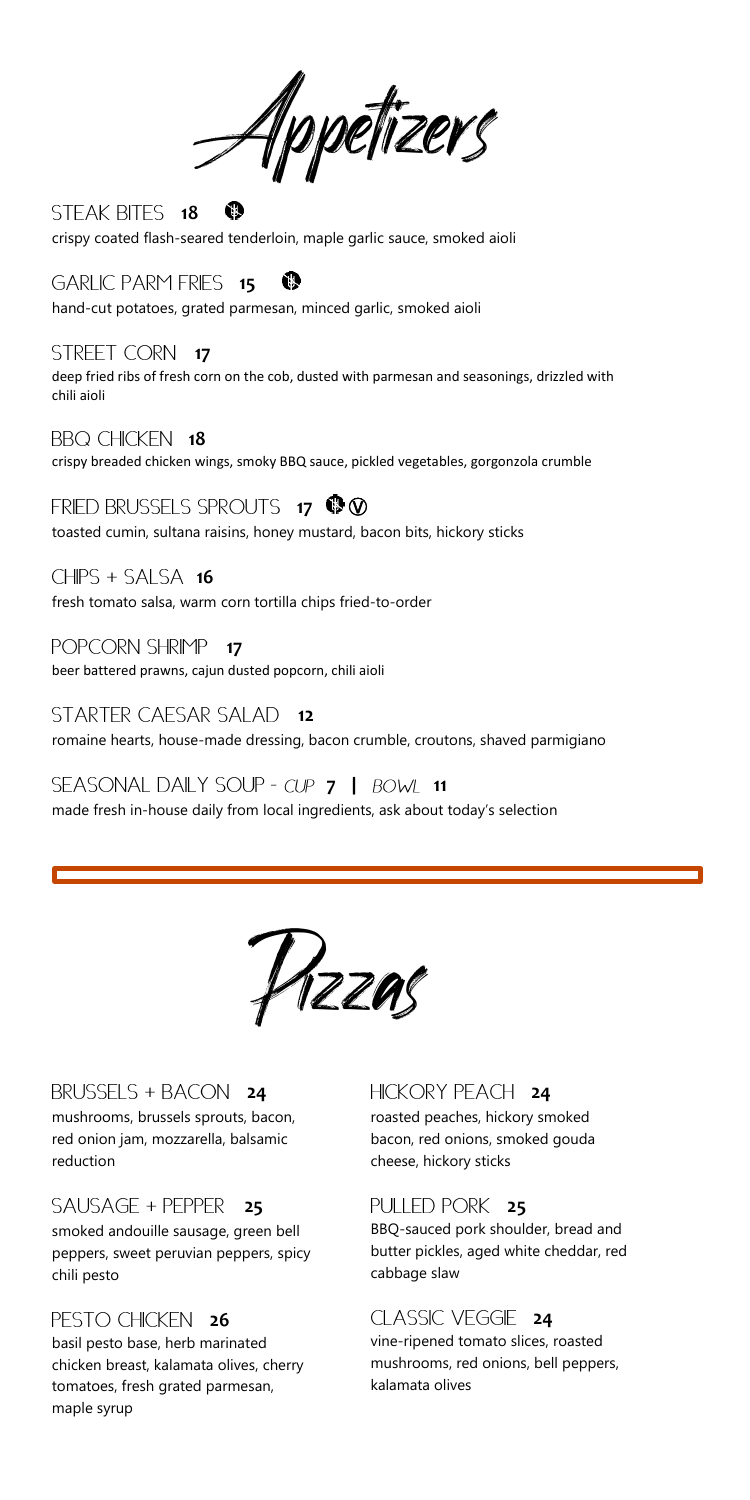

### SAUSAGE ARRABIATA 28

andouille sausage, kalamata olives, bell peppers, onions, chili pesto, house marinara, fresh herbs

# PESTO CHICKEN LINGUINE 32

garlic and onions sautéed in a basil pesto cream sauce tossed with cherry tomatoes, topped with a grilled chicken breast

### **BALSAMIC STEAK FETTUCINE 33**

beef tenderloin chunks, roasted mushroom trio, green peppercorns, garlic and balsamic cream sauce

# PEACHES + BACON LINGUINE 28

ontario peaches, garlic and hickory smoked bacon, sautéed in white wine and extra virgin olive oil, topped with crumbled gorgonzola

# PULLED PORK MAC + CHEESE 29

BBQ pulled pork, sundried tomatoes, garlic, aged cheddar cream sauce, panko crust

### LEMON PISTACHIO FETTUCINE **28**

lemon and white wine cream sauce, red onion jam, baby spinach, toasted pistachios, crumbled goat cheese

### CAJUN SHRIMP LINGUINE 29

tiger prawns, cajun rosé sauce, jalapenos, cherry tomatoes,

### CAPELLINI GIARDINO 28

mushrooms, onions, garlic, fresh herbs, parmesan, extra virgin olive oil

\*ADD OUR GARLIC & CHEESE CIABATTA BREAD TO YOUR PASTA 8

All our noodles are made fresh in house daily with semolina flour and farm fresh eggs. Gluten-free/egg-free penne available upon request. Please inform your server of any dietary restrictions as not all ingredients are listed.

 $\bullet$  qluten- free dish. \*\* some other dishes can be made gluten-free upon request  $\textcircled{V}$  Vegan friendly dish. \*\* some other dishes can be made vegan upon request